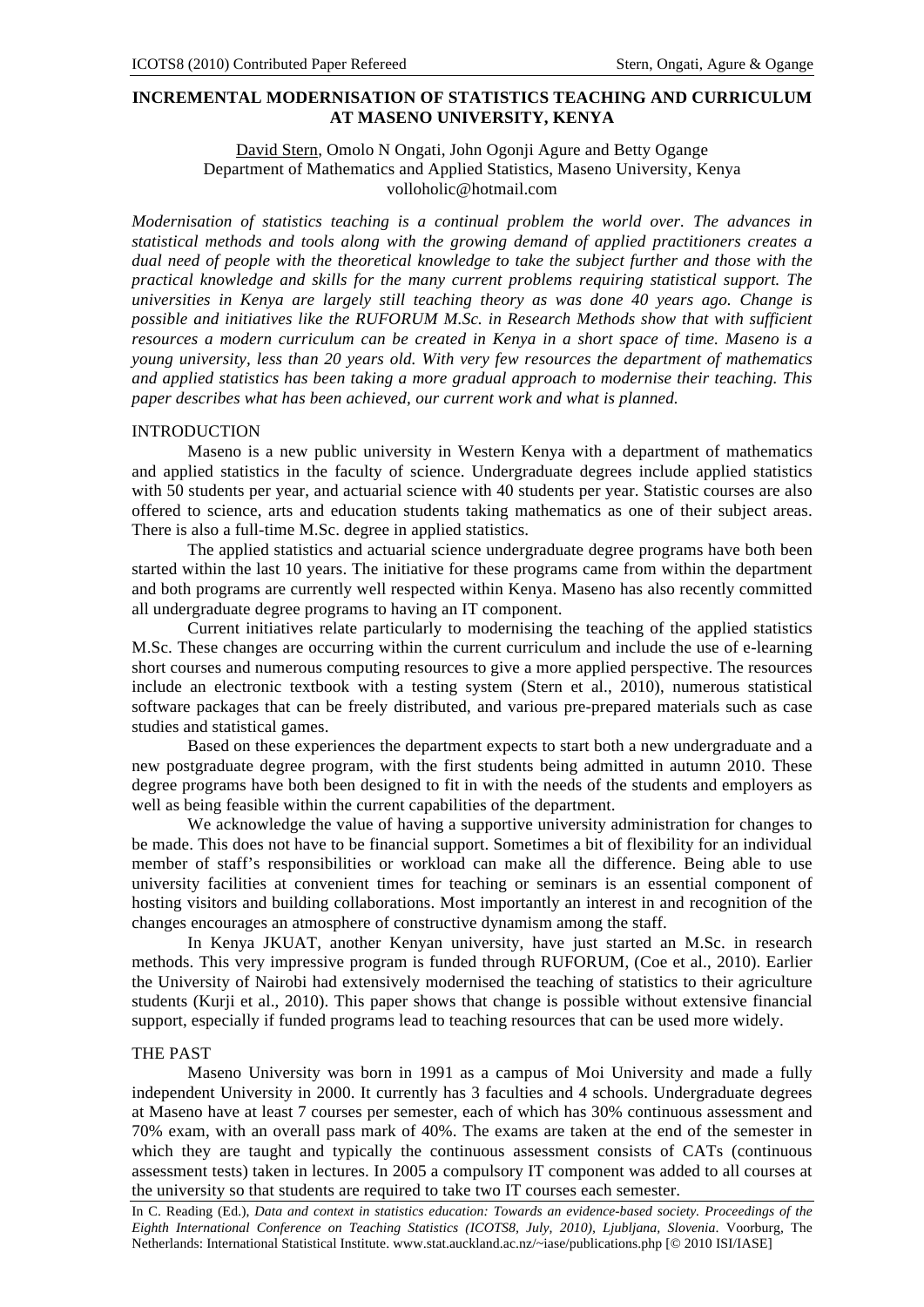In 1999 the department of mathematics and applied statistics introduced the undergraduate degree in applied statistics; this has become very successful and includes a placement as well as a practical project. In some cases the placement highlighted the need to make the course more applied and the department used this feedback to update the teaching and revise the program. In 2005 the actuarial science undergraduate program was introduced. This included the successful placement and project components of the existing degrees, and was conceived because of the growing demand from Kenyan financial institutions for trained actuaries. It is currently one of the most demanded courses in Kenya requiring exceptionally high grades for admittance.

In 2000 the department started the applied statistics masters program. The course title represented the desire for change, though originally the course content was traditionally theoretical.

### THE PRESENT

Within the last two years steps have been taken to modernise the applied aspect of the masters program. One serious problem was the lack of availability of computers to staff or students and so the lecturers were forced to focus on teaching the theory. Recently computers have become cheaper and more accessible. In the latest intake at least half the M.Sc. students have their own laptop computers.

It is a big breakthrough for postgraduate students to have their own personal computer that they could use at home. This helped in numerous ways:

- The problem of computer literacy was reduced. A number of the postgraduate students were completely computer illiterate when starting the course.
- The student's access to resources was vastly improved. Maintaining an up to date library is very costly particularly at the postgraduate level. However many resources are freely available on-line, and can therefore be made available for students to use, even at home.
- The access to computers improved teaching. It was sometimes problematic to have access to appropriate computers for practical session, or for students to repeat the practical at home.

The importance of computers and particularly laptops is not new. Some postgraduate degree programs, such as the research methods M.Sc. described in (Coe et al., 2010), supply students with laptops. What has changed in the last couple of years is that, given the current cost and availability, students can buy them themselves, even somewhere as remote as Maseno.

Once access to computers is established, the key resources need to be identified such as, an electronic textbook, statistical software, realistic data, and the internet. We opted to use resources which we were free to distribute on a DVD whenever possible so that our solution would be sustainable and the students could continue using the resources after they leave the university. We found some very high quality resources, primarily thanks to work of the biometry unit, University of Nairobi, and SSC, Statistical Services Centre, Reading (Kurji et al., 2010).

Our approach has been to use existing resources. This has some important advantages:

- Changes can be implemented faster.
- Lecturers can focus on the interaction with the students as opposed to creating the resources.
- There is a wide variety of resources since we are not tied to our own creation.
- The resources are of high quality, as they have been developed over a long period of time.

The last point is important in our context. Development of high quality resources takes continued investment of time and support over long periods. Our lecturers have a normal lecturing load of three courses a semester with numerous other responsibilities. As such it is near impossible to find sufficient time to produce a high quality product independently. Our problem is not unique; most Kenyan, and possibly African, lecturers are in a similar situation.

Not having the time or support to create independent resources does not prevent us from contributing to resource development. For example CAST (Computer Assisted Statistics Textbooks http://cast.massey.ac.nz/) has recently become more than just a textbook by adding an imaginative online testing system, (Stern et al., 2010). This testing system was used by our postgraduate statistics students, in a trial from which everybody gained, as follows: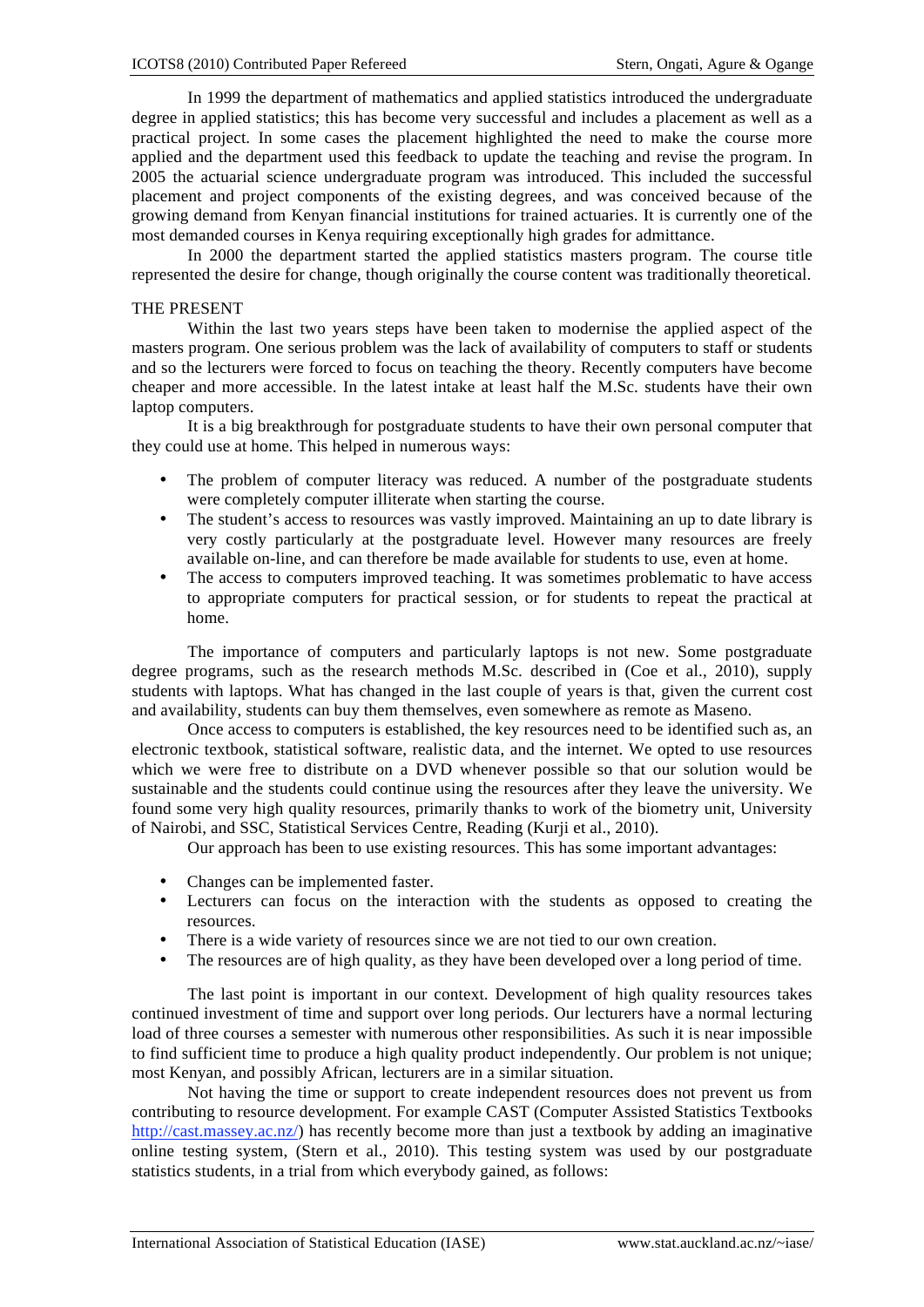- The CAST developers gained from the bug fixes and feedback we were able to give.
- The students gained from having access to cutting edge resources and being involved in the resource development process.
- For Maseno University the skills gained from the experience can be used for future elearning development as well as for the teaching of large undergraduate classes.

Through collaboration with SSC Reading, some of our postgraduate students were able to participate in some highly professional e-learning short courses, (Dale et al., 2010). This is another instance where we have been able to give feed-back and help in the development.

The continuous assessment part of the M.Sc. course has traditionally been given as a midterm style exam. As part of our efforts to make this course more applied some courses introduced mini-projects, in a variety of different ways, (Musyoka et al., 2009). In some courses we based the projects on Statistical games, (Stern et al., 2009), in others the students used their own real data. This was an instance where we were able to introduce transferable skills through student presentations and report writing.

Any visitor to Maseno recognises the many positive points to being a university which straddles the equator in a beautiful location, and that one serious downside is the isolation. The positive points and enthusiastic students have tempted a few lecturers from the UK to give one week intensive courses in exchange for the flight and accommodation. This worked particularly well when the visiting lecturer prepared a full course with lecture notes, slides and materials, because this led to further staff development. In the following year two junior staff, who had attended the course as students, were given the opportunity of giving it, with a more experienced lecturer being an observer in the lectures, and taking responsibility for the course (Musyoka et al., 2009).

So far the students have been most receptive to the changes, because they realise the value of the more applied education to their future professional development. Tempting the staff to change is sometimes harder. Our solution has been to let the members of staff who do not wish to change, continue with their traditionally-taught courses. We do not see this as a compromise as much as moving steadily towards the type of course we are aiming for.

## THE FUTURE

Maseno is starting a new 'mathematical science' undergraduate degree program in 2010. This includes the diverse areas taught in the department in a single flexible degree. It responds to comments from prospective and current students that some do not know how to differentiate or choose between the various degree programs.

In the first and second year, this degree will give students a broad foundation, exposing the students to pure and applied mathematics, pure and applied statistics, actuarial science, and IT. Most courses will be core but the students will be permitted to include any course offered by the department as an optional course.

In later years students have a wide range of courses to choose from, since all courses offered by the mathematics department are open to them, if they have done the required prerequisites. This allows students to graduate from the 'mathematical science' degree with knowledge equivalent to our applied statistics, actuarial science, or mathematics students depending on their personal preference and choices. So we are feeding off our existing programs.

In developing the program we concentrated the changes in certain key courses. This has the advantage that the department can still realistically teach the program with existing staff and minimum additional input. If successful some of the changed courses can also be offered in the existing programs. The two types of course which are to be changed the most are:

- The IT courses. It was deemed essential to create highly relevant IT courses which would be taught within the department. Most of these courses relate to statistics and will be taught by lecturers who were involved in the lecturers training mentioned above.
- First year foundation courses. To help students make well informed decisions about their areas of specialisation some new first year courses were introduced which aim to give the students a broader overview.